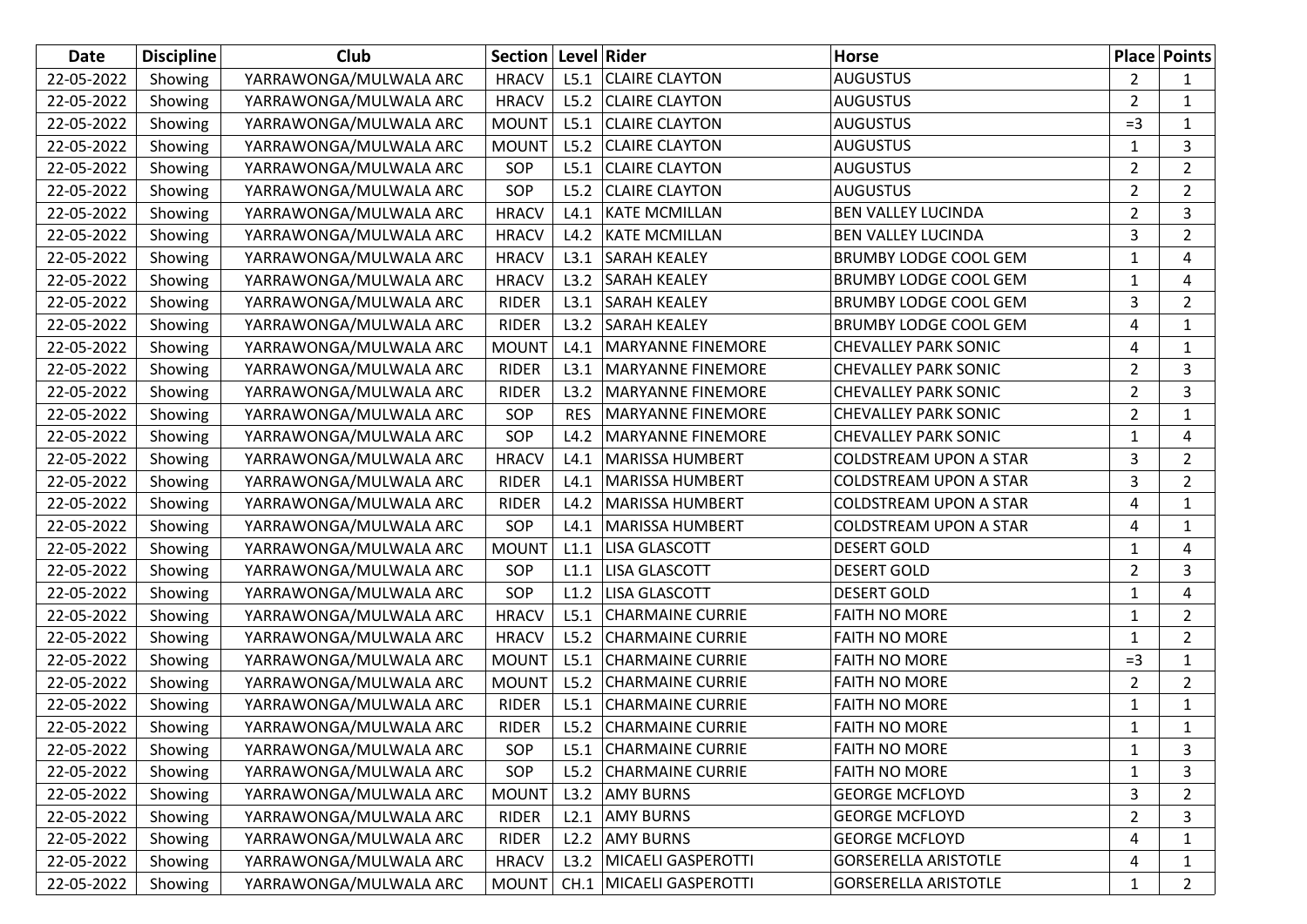| 22-05-2022 | Showing | YARRAWONGA/MULWALA ARC | <b>MOUNT</b> | <b>RES</b> | MICAELI GASPEROTTI        | <b>GORSERELLA ARISTOTLE</b>  | $\overline{2}$ | 1              |
|------------|---------|------------------------|--------------|------------|---------------------------|------------------------------|----------------|----------------|
| 22-05-2022 | Showing | YARRAWONGA/MULWALA ARC | <b>MOUNT</b> | L3.1       | MICAELI GASPEROTTI        | <b>GORSERELLA ARISTOTLE</b>  | 1              | 4              |
| 22-05-2022 | Showing | YARRAWONGA/MULWALA ARC | <b>MOUNT</b> | L3.2       | <b>MICAELI GASPEROTTI</b> | <b>GORSERELLA ARISTOTLE</b>  | $\mathbf{1}$   | 4              |
| 22-05-2022 | Showing | YARRAWONGA/MULWALA ARC | <b>RIDER</b> | L2.1       | MICAELI GASPEROTTI        | <b>GORSERELLA ARISTOTLE</b>  | 4              | 1              |
| 22-05-2022 | Showing | YARRAWONGA/MULWALA ARC | <b>RIDER</b> | L2.2       | MICAELI GASPEROTTI        | <b>GORSERELLA ARISTOTLE</b>  | $\overline{2}$ | 3              |
| 22-05-2022 | Showing | YARRAWONGA/MULWALA ARC | SOP          | CH.2       | <b>MICAELI GASPEROTTI</b> | <b>GORSERELLA ARISTOTLE</b>  | $\mathbf{1}$   | $\overline{2}$ |
| 22-05-2022 | Showing | YARRAWONGA/MULWALA ARC | SOP          | L3.1       | MICAELI GASPEROTTI        | <b>GORSERELLA ARISTOTLE</b>  | 3              | $\overline{2}$ |
| 22-05-2022 | Showing | YARRAWONGA/MULWALA ARC | SOP          | L3.2       | MICAELI GASPEROTTI        | <b>GORSERELLA ARISTOTLE</b>  | $\mathbf{1}$   | 4              |
| 22-05-2022 | Showing | YARRAWONGA/MULWALA ARC | <b>RIDER</b> | L4.1       | <b>ALANA KIMBERLIN</b>    | <b>ISLE OF HAZELGLEN</b>     | 4              | 1              |
| 22-05-2022 | Showing | YARRAWONGA/MULWALA ARC | <b>MOUNT</b> | L3.2       | <b>SHELLY CAMPBELL</b>    | <b>ISLE OF RIVERS</b>        | $\overline{2}$ | 3              |
| 22-05-2022 | Showing | YARRAWONGA/MULWALA ARC | <b>RIDER</b> | ADV        | <b>SHELLY CAMPBELL</b>    | <b>ISLE OF RIVERS</b>        | $\overline{2}$ | 3              |
| 22-05-2022 | Showing | YARRAWONGA/MULWALA ARC | <b>RIDER</b> | L1.1       | <b>SHELLY CAMPBELL</b>    | <b>ISLE OF RIVERS</b>        | 3              | $\overline{2}$ |
| 22-05-2022 | Showing | YARRAWONGA/MULWALA ARC | SOP          | L3.2       | <b>SHELLY CAMPBELL</b>    | <b>ISLE OF RIVERS</b>        | 3              | $\overline{2}$ |
| 22-05-2022 | Showing | YARRAWONGA/MULWALA ARC | <b>HRACV</b> | <b>RES</b> | PRISCILLA LANDY           | <b>ISLE OF ROXBOROUGH</b>    | $\overline{2}$ | 1              |
| 22-05-2022 | Showing | YARRAWONGA/MULWALA ARC | <b>HRACV</b> | CH.2       | <b>PRISCILLA LANDY</b>    | <b>ISLE OF ROXBOROUGH</b>    | 1              | $\overline{2}$ |
| 22-05-2022 | Showing | YARRAWONGA/MULWALA ARC | <b>HRACV</b> | L1.1       | PRISCILLA LANDY           | <b>ISLE OF ROXBOROUGH</b>    | $\overline{2}$ | 3              |
| 22-05-2022 | Showing | YARRAWONGA/MULWALA ARC | <b>HRACV</b> | L1.2       | <b>PRISCILLA LANDY</b>    | <b>ISLE OF ROXBOROUGH</b>    | 1              | 4              |
| 22-05-2022 | Showing | YARRAWONGA/MULWALA ARC | <b>MOUNT</b> | L1.2       | PRISCILLA LANDY           | <b>ISLE OF ROXBOROUGH</b>    | $\overline{2}$ | 3              |
| 22-05-2022 | Showing | YARRAWONGA/MULWALA ARC | <b>RIDER</b> | <b>ADV</b> | <b>PRISCILLA LANDY</b>    | <b>ISLE OF ROXBOROUGH</b>    | $\mathbf{1}$   | 4              |
| 22-05-2022 | Showing | YARRAWONGA/MULWALA ARC | <b>RIDER</b> | <b>RES</b> | PRISCILLA LANDY           | <b>ISLE OF ROXBOROUGH</b>    | $\overline{2}$ | 1              |
| 22-05-2022 | Showing | YARRAWONGA/MULWALA ARC | <b>RIDER</b> | <b>RES</b> | PRISCILLA LANDY           | <b>ISLE OF ROXBOROUGH</b>    | $\overline{2}$ | 1              |
| 22-05-2022 | Showing | YARRAWONGA/MULWALA ARC | <b>RIDER</b> | L1.1       | PRISCILLA LANDY           | <b>ISLE OF ROXBOROUGH</b>    | 1              | 4              |
| 22-05-2022 | Showing | YARRAWONGA/MULWALA ARC | SOP          | L1.2       | PRISCILLA LANDY           | <b>ISLE OF ROXBOROUGH</b>    | 4              | 1              |
| 22-05-2022 | Showing | YARRAWONGA/MULWALA ARC | <b>HRACV</b> | L3.1       | PIPPA PENDERGAST          | <b>JIMBA SECRET IDENTITY</b> | 3              | $\overline{2}$ |
| 22-05-2022 | Showing | YARRAWONGA/MULWALA ARC | <b>HRACV</b> | L3.2       | PIPPA PENDERGAST          | JIMBA SECRET IDENTITY        | 3              | $\overline{2}$ |
| 22-05-2022 | Showing | YARRAWONGA/MULWALA ARC | <b>MOUNT</b> | <b>RES</b> | PIPPA PENDERGAST          | <b>JIMBA SECRET IDENTITY</b> | $\overline{2}$ | $\mathbf{1}$   |
| 22-05-2022 | Showing | YARRAWONGA/MULWALA ARC | <b>MOUNT</b> | L3.1       | PIPPA PENDERGAST          | JIMBA SECRET IDENTITY        | $\overline{2}$ | 3              |
| 22-05-2022 | Showing | YARRAWONGA/MULWALA ARC | <b>RIDER</b> | CH.1       | <b>PIPPA PENDERGAST</b>   | <b>JIMBA SECRET IDENTITY</b> | 1              | $\overline{2}$ |
| 22-05-2022 | Showing | YARRAWONGA/MULWALA ARC | <b>RIDER</b> | CH.2       | PIPPA PENDERGAST          | JIMBA SECRET IDENTITY        | 1              | $\overline{2}$ |
| 22-05-2022 | Showing | YARRAWONGA/MULWALA ARC | <b>RIDER</b> | L2.1       | <b>PIPPA PENDERGAST</b>   | <b>JIMBA SECRET IDENTITY</b> | 1              | 4              |
| 22-05-2022 | Showing | YARRAWONGA/MULWALA ARC | <b>RIDER</b> | L2.2       | <b>PIPPA PENDERGAST</b>   | <b>JIMBA SECRET IDENTITY</b> | $\mathbf{1}$   | 4              |
| 22-05-2022 | Showing | YARRAWONGA/MULWALA ARC | SOP          |            | L3.1   PIPPA PENDERGAST   | JIMBA SECRET IDENTITY        | 4              | $\mathbf{1}$   |
| 22-05-2022 | Showing | YARRAWONGA/MULWALA ARC | SOP          | L3.2       | <b>PIPPA PENDERGAST</b>   | JIMBA SECRET IDENTITY        | 2              | 3              |
| 22-05-2022 | Showing | YARRAWONGA/MULWALA ARC | <b>HRACV</b> | L1.1       | <b>HAYLEY GRAHAM</b>      | <b>JUST MAGICAL DREAMS</b>   | 4              | 1              |
| 22-05-2022 | Showing | YARRAWONGA/MULWALA ARC | <b>HRACV</b> | L1.2       | <b>HAYLEY GRAHAM</b>      | <b>JUST MAGICAL DREAMS</b>   | 3              | 2              |
| 22-05-2022 | Showing | YARRAWONGA/MULWALA ARC | <b>MOUNT</b> | CH.2       | <b>HAYLEY GRAHAM</b>      | <b>JUST MAGICAL DREAMS</b>   | $\mathbf{1}$   | 2              |
| 22-05-2022 | Showing | YARRAWONGA/MULWALA ARC | MOUNT        | L1.1       | <b>HAYLEY GRAHAM</b>      | <b>JUST MAGICAL DREAMS</b>   | 2              | 3              |
| 22-05-2022 | Showing | YARRAWONGA/MULWALA ARC | MOUNT        |            | L1.2 HAYLEY GRAHAM        | <b>JUST MAGICAL DREAMS</b>   | 1              | 4              |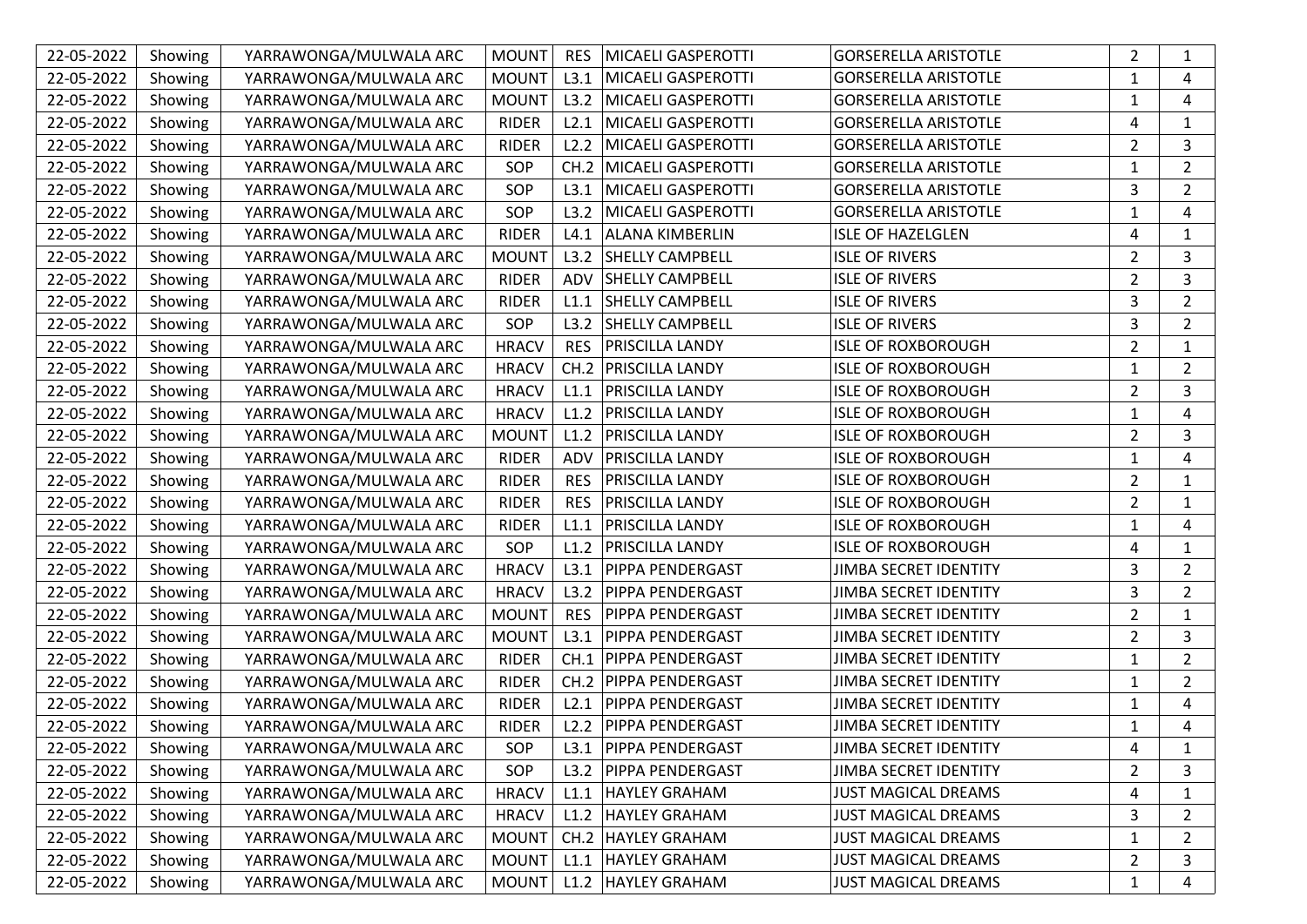| 22-05-2022 | Showing | YARRAWONGA/MULWALA ARC | <b>RIDER</b> | ADV        | <b>HAYLEY GRAHAM</b>          | <b>JUST MAGICAL DREAMS</b> | 4              | $\mathbf{1}$   |
|------------|---------|------------------------|--------------|------------|-------------------------------|----------------------------|----------------|----------------|
| 22-05-2022 | Showing | YARRAWONGA/MULWALA ARC | <b>RIDER</b> | L1.1       | <b>HAYLEY GRAHAM</b>          | <b>JUST MAGICAL DREAMS</b> | 4              | 1              |
| 22-05-2022 | Showing | YARRAWONGA/MULWALA ARC | SOP          | L1.1       | <b>HAYLEY GRAHAM</b>          | <b>JUST MAGICAL DREAMS</b> | $\mathbf{1}$   | 4              |
| 22-05-2022 | Showing | YARRAWONGA/MULWALA ARC | SOP          | L1.2       | <b>HAYLEY GRAHAM</b>          | <b>JUST MAGICAL DREAMS</b> | 3              | $\overline{2}$ |
| 22-05-2022 | Showing | YARRAWONGA/MULWALA ARC | <b>HRACV</b> | L1.1       | <b>BELINDA WEBB</b>           | MCARTHURPARC WELTS LADY    | 3              | $\overline{2}$ |
| 22-05-2022 | Showing | YARRAWONGA/MULWALA ARC | <b>HRACV</b> | L1.2       | <b>BELINDA WEBB</b>           | MCARTHURPARC WELTS LADY    | $=4$           | 1              |
| 22-05-2022 | Showing | YARRAWONGA/MULWALA ARC | <b>MOUNT</b> | L1.1       | <b>BELINDA WEBB</b>           | MCARTHURPARC WELTS LADY    | 3              | $\overline{2}$ |
| 22-05-2022 | Showing | YARRAWONGA/MULWALA ARC | <b>HRACV</b> | CH.1       | <b>PAM KENNEDY</b>            | MIKAM CHARLIE              | $\mathbf{1}$   | $\overline{2}$ |
| 22-05-2022 | Showing | YARRAWONGA/MULWALA ARC | <b>HRACV</b> | <b>RES</b> | <b>PAM KENNEDY</b>            | MIKAM CHARLIE              | $\overline{2}$ | 1              |
| 22-05-2022 | Showing | YARRAWONGA/MULWALA ARC | <b>HRACV</b> | L1.1       | <b>PAM KENNEDY</b>            | MIKAM CHARLIE              | $\mathbf{1}$   | 4              |
| 22-05-2022 | Showing | YARRAWONGA/MULWALA ARC | <b>HRACV</b> | L1.2       | <b>PAM KENNEDY</b>            | <b>MIKAM CHARLIE</b>       | $\overline{2}$ | 3              |
| 22-05-2022 | Showing | YARRAWONGA/MULWALA ARC | <b>MOUNT</b> | L1.1       | <b>PAM KENNEDY</b>            | MIKAM CHARLIE              | 4              | 1              |
| 22-05-2022 | Showing | YARRAWONGA/MULWALA ARC | <b>MOUNT</b> | L1.2       | <b>PAM KENNEDY</b>            | MIKAM CHARLIE              | 4              | $\mathbf{1}$   |
| 22-05-2022 | Showing | YARRAWONGA/MULWALA ARC | <b>RIDER</b> | ADV        | <b>PAM KENNEDY</b>            | MIKAM CHARLIE              | 3              | $\overline{2}$ |
| 22-05-2022 | Showing | YARRAWONGA/MULWALA ARC | SOP          | L1.1       | <b>PAM KENNEDY</b>            | <b>MIKAM CHARLIE</b>       | 4              | 1              |
| 22-05-2022 | Showing | YARRAWONGA/MULWALA ARC | <b>RIDER</b> | L3.1       | <b>SHELLEY SHIPTON</b>        | <b>NEVERTIRE JUST DANE</b> | 4              | 1              |
| 22-05-2022 | Showing | YARRAWONGA/MULWALA ARC | <b>RIDER</b> | L3.2       | <b>SHELLEY SHIPTON</b>        | NEVERTIRE JUST DANE        | 1              | 4              |
| 22-05-2022 | Showing | YARRAWONGA/MULWALA ARC | SOP          | L3.1       | <b>SHELLEY SHIPTON</b>        | NEVERTIRE JUST DANE        | 1              | 4              |
| 22-05-2022 | Showing | YARRAWONGA/MULWALA ARC | SOP          | L3.2       | <b>SHELLEY SHIPTON</b>        | NEVERTIRE JUST DANE        | 4              | 1              |
| 22-05-2022 | Showing | YARRAWONGA/MULWALA ARC | <b>HRACV</b> | L4.1       | <b>CHARLOTTE WARE-DICKINS</b> | <b>NILTON SPIELBERG</b>    | 4              | 1              |
| 22-05-2022 | Showing | YARRAWONGA/MULWALA ARC | <b>HRACV</b> | L4.2       | <b>CHARLOTTE WARE-DICKINS</b> | <b>NILTON SPIELBERG</b>    | $\overline{2}$ | 3              |
| 22-05-2022 | Showing | YARRAWONGA/MULWALA ARC | <b>MOUNT</b> | L4.1       | <b>CHARLOTTE WARE-DICKINS</b> | <b>NILTON SPIELBERG</b>    | $\overline{2}$ | 3              |
| 22-05-2022 | Showing | YARRAWONGA/MULWALA ARC | <b>MOUNT</b> | L4.2       | <b>CHARLOTTE WARE-DICKINS</b> | <b>NILTON SPIELBERG</b>    | 1              | 4              |
| 22-05-2022 | Showing | YARRAWONGA/MULWALA ARC | <b>RIDER</b> | L4.2       | <b>CHARLOTTE WARE-DICKINS</b> | NILTON SPIELBERG           | $\mathbf{1}$   | 4              |
| 22-05-2022 | Showing | YARRAWONGA/MULWALA ARC | SOP          | CH.1       | <b>CHARLOTTE WARE-DICKINS</b> | <b>NILTON SPIELBERG</b>    | $\mathbf{1}$   | $\overline{2}$ |
| 22-05-2022 | Showing | YARRAWONGA/MULWALA ARC | SOP          | L4.1       | <b>CHARLOTTE WARE-DICKINS</b> | <b>NILTON SPIELBERG</b>    | $\mathbf{1}$   | 4              |
| 22-05-2022 | Showing | YARRAWONGA/MULWALA ARC | SOP          | L4.2       | <b>CHARLOTTE WARE-DICKINS</b> | <b>NILTON SPIELBERG</b>    | 4              | 1              |
| 22-05-2022 | Showing | YARRAWONGA/MULWALA ARC | <b>HRACV</b> | L1.2       | <b>EMILY HEHIR</b>            | NORTHERN ASTERIX           | $=4$           | $\mathbf{1}$   |
| 22-05-2022 | Showing | YARRAWONGA/MULWALA ARC | <b>MOUNT</b> | L1.2       | <b>EMILY HEHIR</b>            | <b>NORTHERN ASTERIX</b>    | 3              | $\overline{2}$ |
| 22-05-2022 | Showing | YARRAWONGA/MULWALA ARC | <b>RIDER</b> | L1.1       | <b>EMILY HEHIR</b>            | <b>NORTHERN ASTERIX</b>    | $\overline{2}$ | 3              |
| 22-05-2022 | Showing | YARRAWONGA/MULWALA ARC | SOP          | L1.1       | <b>EMILY HEHIR</b>            | <b>NORTHERN ASTERIX</b>    | 3              | $\overline{2}$ |
| 22-05-2022 | Showing | YARRAWONGA/MULWALA ARC | SOP          |            | L1.2 EMILY HEHIR              | <b>NORTHERN ASTERIX</b>    | 2              | 3              |
| 22-05-2022 | Showing | YARRAWONGA/MULWALA ARC | <b>MOUNT</b> | L4.1       | <b>ZALI MILLS</b>             | PALM PARK ROYAL COMMAND    | 3              | 2              |
| 22-05-2022 | Showing | YARRAWONGA/MULWALA ARC | <b>MOUNT</b> |            | L4.2 ZALI MILLS               | PALM PARK ROYAL COMMAND    | $\overline{c}$ | 3              |
| 22-05-2022 | Showing | YARRAWONGA/MULWALA ARC | <b>RIDER</b> | L2.1       | <b>ZALI MILLS</b>             | PALM PARK ROYAL COMMAND    | 3              | 2              |
| 22-05-2022 | Showing | YARRAWONGA/MULWALA ARC | <b>RIDER</b> | L2.2       | <b>ZALI MILLS</b>             | PALM PARK ROYAL COMMAND    | 3              | 2              |
| 22-05-2022 | Showing | YARRAWONGA/MULWALA ARC | SOP          |            | L4.2 ZALI MILLS               | PALM PARK ROYAL COMMAND    | 3              | 2              |
| 22-05-2022 | Showing | YARRAWONGA/MULWALA ARC | <b>HRACV</b> |            | L3.1 SAMANTHA CLUNING         | <b>SAN JOSY</b>            | 4              | $\mathbf{1}$   |